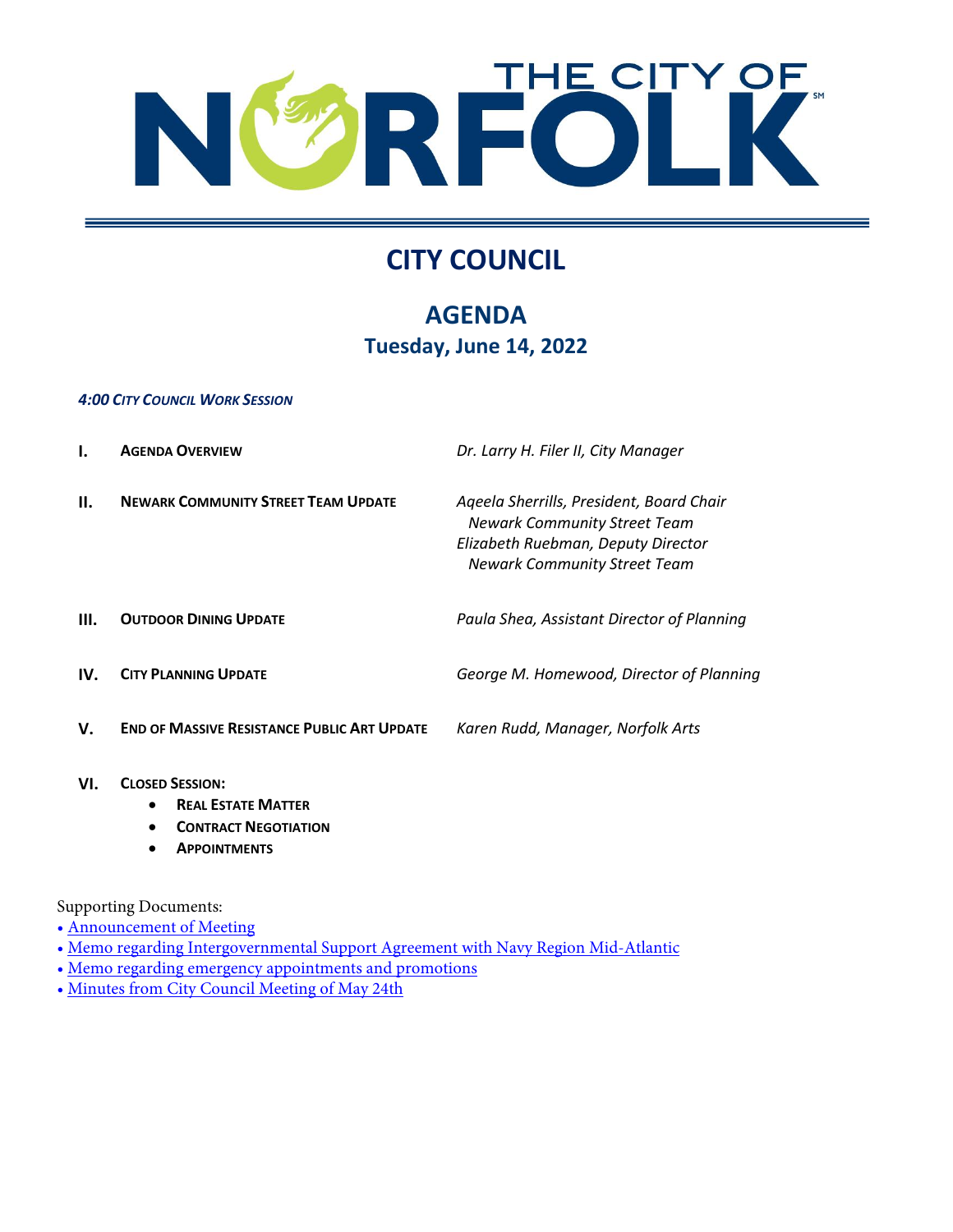

**NORFOLK, VIRGINIA**

### **AMENDED DOCKET FOR THE COUNCIL**

**TUESDAY, JUNE 14, 2022 – 7:00 P.M.**

#### **MOMENT OF SILENCE**

Followed by the Pledge the Allegiance.

#### **APPROVAL OF MINUTES**

Approve the minutes of the previous City Council meeting.

#### **CONSENT AGENDA**

**ALL MATTERS LISTED UNDER THE CONSENT AGENDA WILL BE ENACTED BY ONE MOTION IN THE FORM LISTED. IF DISCUSSION IS DESIRED ON ANY ITEM, IT WILL BE REMOVED FROM THE CONSENT AGENDA AND CONSIDERED SEPARATELY.**

- [C-1](https://www.norfolk.gov/DocumentCenter/View/71604/C-1-Conditional-Use-Permit---Railyards-at-Lamberts-Point) An Ordinance Granting a Conditional Use Permit to Authorize Alternative Signage on Properties Located at **2315, 2401, 2419, 2501, 2517, 2601, 2605, and 2613 Hampton Boulevard; 1250 West 24th Street; 1215, 1217, 1221, and 1225 West 25th Street; 1204, 1207, and 1209 West 26th Street; and 1213 West 27th Street**, known as "The Railyard at Lambert's Point."
- [C-2](https://www.norfolk.gov/DocumentCenter/View/71590/C-2-Conditional-Use-Permit---Black-Rifle-Coffee) An Ordinance Granting a Conditional Use Permit to Authorize a Large-Scale Drive-through Facility on Property located at **216 East Little Creek Road** for a Restaurant Named "Black Rifle Coffee."
- [C-3](https://www.norfolk.gov/DocumentCenter/View/71605/C-3-Conditional-Use-Permit---Waters-Edge-Winery-and-Bistro) An Ordinance Granting Conditional Use Permits to Authorize the Operation of a Craft Beverages Production Facility with Live Entertainment Named "Waters Edge Winery & Bistro" on Property Located at **6464 Hampton Boulevard**.
- [C-4](https://www.norfolk.gov/DocumentCenter/View/71591/C-4-Acceptance-of-a-donation-from-the-Nancy-Lieberman-Charites---Dream-Court) An Ordinance Accepting with Appreciation a Donation in Kind from the Nancy Lieberman Charities to the City, with a Value of \$125,000, for the Resurfacing of the Public Basketball Court at **706 Walker Avenue**; and Authorizing the Right of Entry Agreement to Allow Maintenance Plus LLC to Perform the Work on Behalf of the Nancy Lieberman Charities.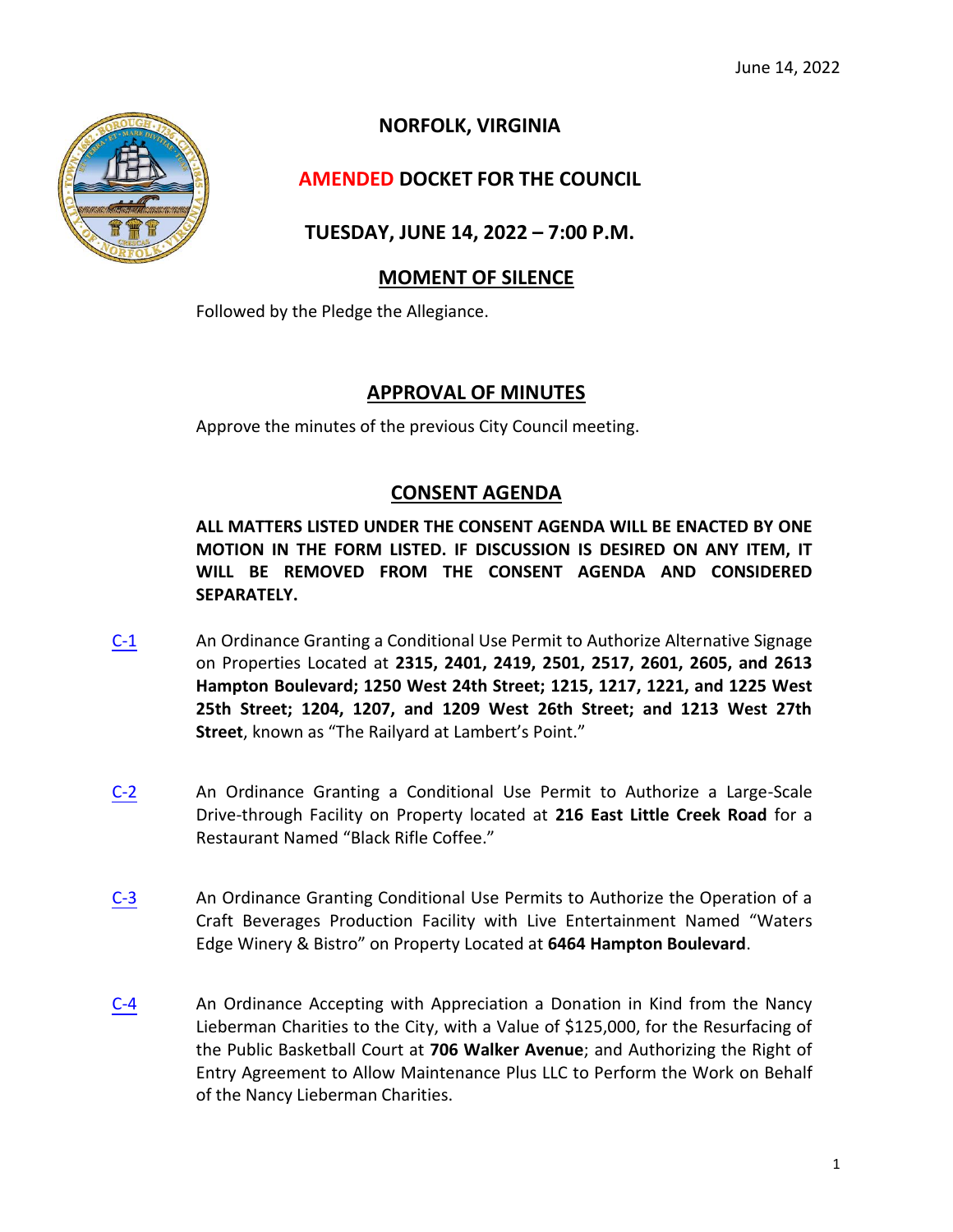- [C-5](https://www.norfolk.gov/DocumentCenter/View/71592/C-5-Donation-of-3-K-9-Ballistic-Vests) An Ordinance Accepting with Appreciation the Donation of **Three (3) K-9 Ballistic Vests** Valued At \$9,297.00 By the Norfolk Police Foundation, To Be Used for The Protection of The Norfolk Police K-9s And the Safety and Support of The Norfolk Police Department.
- [C-6](https://www.norfolk.gov/DocumentCenter/View/71593/C-6-Donation-of-Vehicle-Wrap-and-audio-visual-equipment-to-NPD) An Ordinance Accepting with Appreciation the Donation Valued At \$9,500 Of the Wrap of a Crime Prevention Ford SUV by The Norfolk Police Foundation, and the Installation of Audio/Visual Equipment in Same Vehicle to be Used by The Police Department for **Youth Focused Community Engagement Programs** Through the Police Department's Crime Unit.
- [C-7](https://www.norfolk.gov/DocumentCenter/View/71594/C-7-Encroachment-at-142-York-Street) An Ordinance Permitting 142 West York LLC to Encroach into the Right-of-Way at **142 York Street** with a Cornice and Awning.

#### **REGULAR AGENDA**

- [R-1](https://www.norfolk.gov/DocumentCenter/View/71595/R-1-Intergovernmental-Support-Agreement-with-Navy-Region-Mid-Atlantic) A Resolution Authorizing the City Manager to Execute an **Intergovernmental Support Agreement** Between the City of Norfolk and Commander, Navy Region Mid-Atlantic for The Provision of Services and Equipment to Naval Station Norfolk and Naval Support Activity Hampton Roads.
- [R-2](https://www.norfolk.gov/DocumentCenter/View/71596/R-2-Amended-Operating-Agreement-with-Virginia-Zoo) An Ordinance Approving an Amended and **Restated Operating Agreement** Between the City of Norfolk and Virginia Zoological Society and Authorizing the City Manager to Execute the Amended and Restated Operating Agreement on Behalf of the City of Norfolk.
- [R-3](https://www.norfolk.gov/DocumentCenter/View/71597/R-3-Acceptance-of-an-IT-Infrastructure-Grant-to-NCSB) An Ordinance Amending the FY2022 Annual Appropriations Ordinance (No. 48,379) SO AS TO Accept, Appropriate and Authorize the Expenditure of Grant Funds Up to The Sum of \$80,000 From the Virginia State General Fund I.T. Infrastructure Grant from The Virginia Department of Behavioral Health and Developmental Services to Support the **Norfolk Community Services Board in its Efforts to Modernize Information Technology Infrastructure** within regard to **Data and Business Analytics**.
- [R-4](https://www.norfolk.gov/DocumentCenter/View/71598/R-4-Acceptance-of-a-Diversity-Equity-and-Inclusion-Grant-to-NCSB) An Ordinance Amending the FY2022 Annual Appropriations Ordinance (No. 48.379) SO AS TO Accept, Appropriate and Authorize the Expenditure of Grant Funds Up to The Sum Of \$62,500 From the Virginia Department of Behavioral Health and Developmental Services Diversity, Equity and Inclusion American Rescue Plan Act (ARPA) Grant to Support the **Norfolk Community Services Board in Planning, Training and Development of Diversity, Equity, Social Justice, and Community Engagement and Support**.